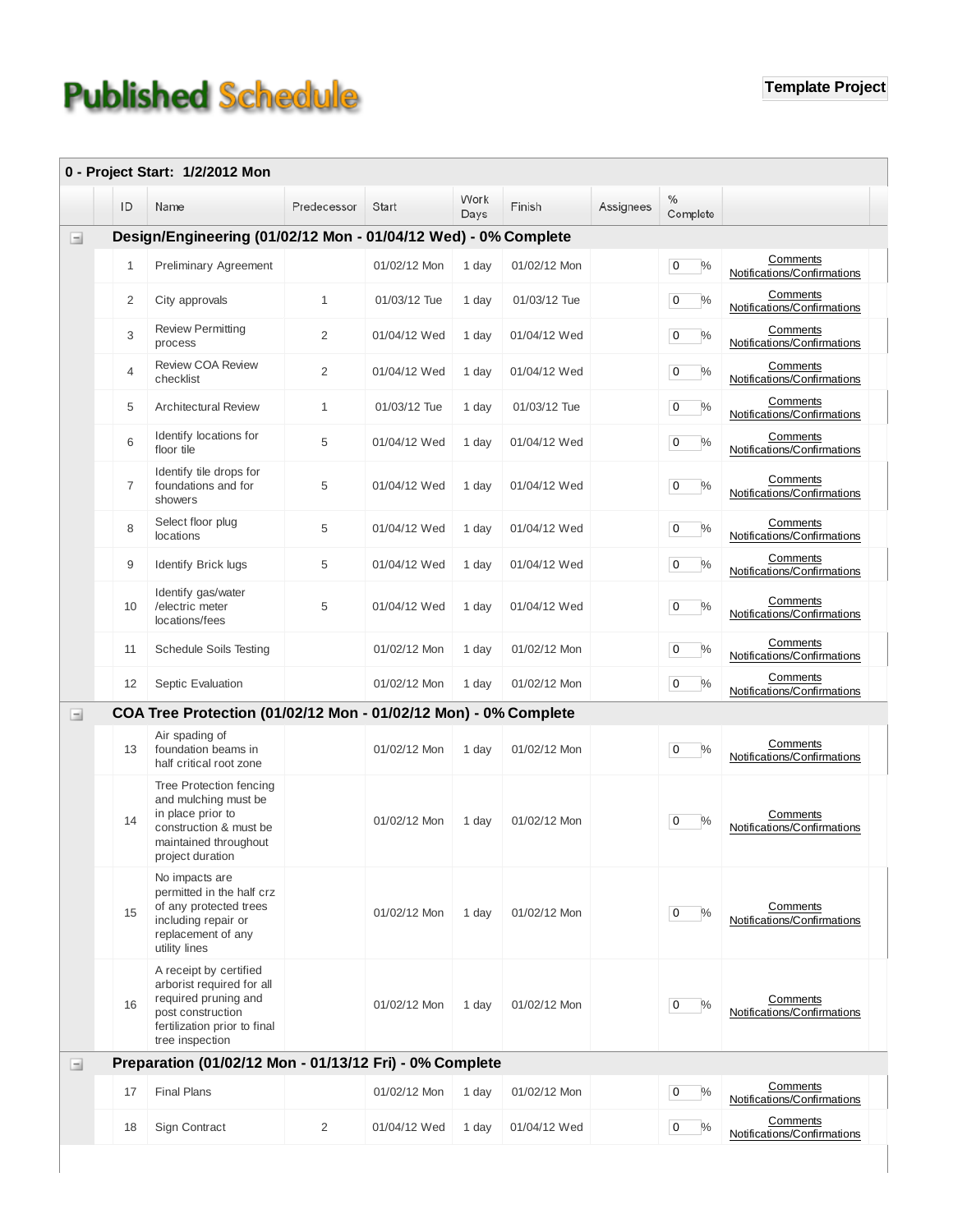| ID | Name                                            | Predecessor | <b>Start</b> | Work<br>Days | Finish       | Assignees | $\%$<br>Complete             |                                         |
|----|-------------------------------------------------|-------------|--------------|--------------|--------------|-----------|------------------------------|-----------------------------------------|
| 19 | Take Pictures before<br>starting                | 18          | 01/05/12 Thu | 1 day        | 01/05/12 Thu |           | $\mathbf 0$<br>$\%$          | Comments<br>Notifications/Confirmations |
| 20 | Post job sign                                   | 18          | 01/05/12 Thu | 1 day        | 01/05/12 Thu |           | $\%$<br>0                    | Comments<br>Notifications/Confirmations |
| 21 | Order shop drawings<br>for Steel/Trusses        | 17          | 01/03/12 Tue | 1 day        | 01/03/12 Tue |           | 0<br>$\%$                    | Comments<br>Notifications/Confirmations |
| 22 | Order Porta-Pot                                 | 17          | 01/03/12 Tue | 1 day        | 01/03/12 Tue |           | 0<br>$\%$                    | Comments<br>Notifications/Confirmations |
| 23 | Order Dumpster                                  | 17          | 01/03/12 Tue | 1 day        | 01/03/12 Tue |           | $\%$<br>0                    | Comments<br>Notifications/Confirmations |
| 24 | Purchase Water &<br>Sewer Taps                  | 17          | 01/03/12 Tue | 1 day        | 01/03/12 Tue |           | $\%$<br>0                    | Comments<br>Notifications/Confirmations |
| 25 | Determine Location of<br><b>Water Heaters</b>   | 17          | 01/03/12 Tue | 1 day        | 01/03/12 Tue |           | $\%$<br>0                    | Comments<br>Notifications/Confirmations |
| 26 | <b>Order Builders Risk</b><br>Insurance         | 18          | 01/05/12 Thu | 1 day        | 01/05/12 Thu |           | $\%$<br>0                    | Comments<br>Notifications/Confirmations |
| 27 | Get City Energy Form                            | 18          | 01/05/12 Thu | 1 day        | 01/05/12 Thu |           | 0<br>$\%$                    | Comments<br>Notifications/Confirmations |
| 28 | Email notices of start of<br>job                | 18          | 01/05/12 Thu | 1 day        | 01/05/12 Thu |           | 0<br>$\%$                    | Comments<br>Notifications/Confirmations |
| 29 | Select cooktop vent<br>size & location          | 17          | 01/03/12 Tue | 1 day        | 01/03/12 Tue |           | $\frac{0}{0}$<br>0           | Comments<br>Notifications/Confirmations |
| 30 | Select tub size and<br>orientation              | 17          | 01/03/12 Tue | 1 day        | 01/03/12 Tue |           | $\%$<br>0                    | Comments<br>Notifications/Confirmations |
| 31 | Determine location and<br>style of hose bibs    | 17          | 01/03/12 Tue | 1 day        | 01/03/12 Tue |           | $\mathbf 0$<br>$\frac{0}{0}$ | Comments<br>Notifications/Confirmations |
| 32 | Order cut sheet info -<br>fireplace & vent hood | 29          | 01/04/12 Wed | 1 day        | 01/04/12 Wed |           | $\mathbf 0$<br>$\%$          | Comments<br>Notifications/Confirmations |
| 33 | Order Front & Exterior<br>Doors                 | 17          | 01/03/12 Tue | 1 day        | 01/03/12 Tue |           | $\mathbf 0$<br>$\%$          | Comments<br>Notifications/Confirmations |
| 34 | Order Windows &<br><b>Exterior Doors</b>        | 17          | 01/03/12 Tue | 1 day        | 01/03/12 Tue |           | 0<br>$\%$                    | Comments<br>Notifications/Confirmations |
| 35 | Get rough openings for<br>windows and doors     | 34          | 01/04/12 Wed | 1 day        | 01/04/12 Wed |           | 0<br>%                       | Comments<br>Notifications/Confirmations |
| 36 | Get permits                                     | 18          | 01/05/12 Thu | 1 day        | 01/05/12 Thu |           | 0<br>$\frac{0}{0}$           | Comments<br>Notifications/Confirmations |
| 37 | Order T-pole                                    | 36          | 01/06/12 Fri | 1 day        | 01/06/12 Fri |           | $0\frac{9}{6}$               | Comments<br>Notifications/Confirmations |
| 38 | Set T-Pole                                      | 37          | 01/09/12 Mon | 1 day        | 01/09/12 Mon |           | $\%$<br>0                    | Comments<br>Notifications/Confirmations |
| 39 | Order shop drawings &<br>profiles for trusses   | 17          | 01/03/12 Tue | 1 day        | 01/03/12 Tue |           | 0<br>$\%$                    | Comments<br>Notifications/Confirmations |
| 40 | Verify with<br>Engineer/Framer/HVAC             | 39          | 01/04/12 Wed | 1 day        | 01/04/12 Wed |           | $\mathbf 0$<br>$\%$          | Comments<br>Notifications/Confirmations |
| 41 | Order Electric Meter                            | 37          | 01/09/12 Mon | 1 day        | 01/09/12 Mon |           | $\%$<br>$\mathbf 0$          | Comments<br>Notifications/Confirmations |
| 42 | Install Silt fencing and<br>tree protection     | 18          | 01/05/12 Thu | 1 day        | 01/05/12 Thu |           | $\mathbf 0$<br>$\%$          | Comments<br>Notifications/Confirmations |
| 43 | Run Water Line for<br>Meter                     | 36          | 01/06/12 Fri | 1 day        | 01/06/12 Fri |           | $\mathbf 0$<br>$\%$          | Comments<br>Notifications/Confirmations |
| 44 | Order survey for<br>clearing                    |             | 01/02/12 Mon | 1 day        | 01/02/12 Mon |           | $\mathbf 0$<br>$\%$          | Comments<br>Notifications/Confirmations |
| 45 | Mark trees for clearing                         | 44          | 01/03/12 Tue | 1 day        | 01/03/12 Tue |           | $\mathbf 0$<br>$\%$          | Comments<br>Notifications/Confirmations |
| 46 | Grading - Clearing                              | 38          | 01/10/12 Tue | 1 day        | 01/10/12 Tue |           | 0<br>$\%$                    | Comments<br>Notifications/Confirmations |
| 47 | Cutting & Excavation                            | 46          | 01/11/12 Wed | 1 day        | 01/11/12 Wed |           | 0<br>$\%$                    | Comments<br>Notifications/Confirmations |
| 48 | <b>Build Pad and Compact</b>                    | 47          | 01/12/12 Thu | 1 day        | 01/12/12 Thu |           | 0<br>$\%$                    | Comments<br>Notifications/Confirmations |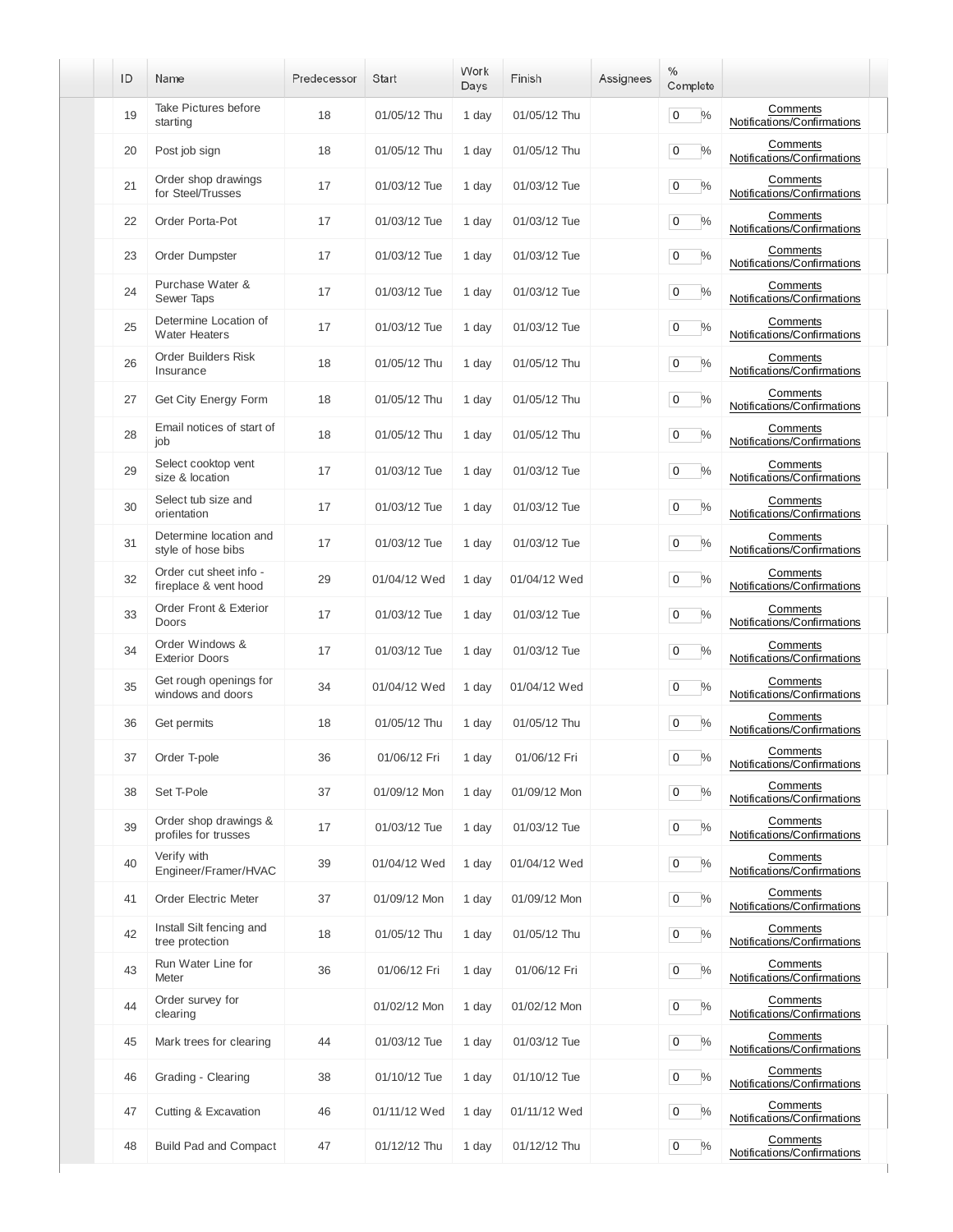| Comments<br>$\frac{0}{0}$<br>48<br>01/13/12 Fri<br>01/13/12 Fri<br>0<br>49<br>Restake house corners<br>1 day<br>Notifications/Confirmations<br>Comments<br>45<br>$\mathbf 0$<br>$\frac{0}{0}$<br>01/04/12 Wed<br>1 day<br>01/04/12 Wed<br>50<br>Cut curb<br>Notifications/Confirmations<br>Foundation (01/02/12 Mon - 01/02/12 Mon) - 0% Complete<br>Ξ<br>Set Batter Board &<br>Comments<br>51<br>$\frac{0}{0}$<br>01/02/12 Mon<br>1 day<br>01/02/12 Mon<br>0<br><b>Grade Lines</b><br>Notifications/Confirmations<br>Locate piers, if<br>Comments<br>52<br>$\frac{0}{0}$<br>01/02/12 Mon<br>1 day<br>01/02/12 Mon<br>0<br>Notifications/Confirmations<br>applicable<br>Comments<br>$\mathbf 0$<br>$\frac{0}{0}$<br>53<br><b>Drill Exterior Piers</b><br>01/02/12 Mon<br>01/02/12 Mon<br>1 day<br>Notifications/Confirmations<br>Inspect Piers Prior to<br>Comments<br>54<br>$\%$<br>01/02/12 Mon<br>0<br>01/02/12 Mon<br>1 day<br><b>Steel</b><br>Notifications/Confirmations<br>Install steel, Inspect &<br>Comments<br>55<br>01/02/12 Mon<br>01/02/12 Mon<br>0<br>$\frac{0}{0}$<br>1 day<br>Pour Concrete<br>Notifications/Confirmations<br>Comments<br>$\frac{0}{0}$<br>56<br>Set Forms<br>01/02/12 Mon<br>01/02/12 Mon<br>0<br>1 day<br>Notifications/Confirmations<br>Schedule Compaction<br>Comments<br>57<br>$\frac{0}{0}$<br>01/02/12 Mon<br>0<br>01/02/12 Mon<br>1 day<br>Notifications/Confirmations<br>Testing<br>Comments<br>$\frac{0}{0}$<br>58<br>Call for Forms Survey<br>01/02/12 Mon<br>0<br>01/02/12 Mon<br>0 days<br>Notifications/Confirmations<br>Comments<br>$\%$<br>59<br>01/02/12 Mon<br>01/02/12 Mon<br>0<br>Forms survey<br>1 day<br>Notifications/Confirmations<br>Dig Exterior Grade<br>Comments<br>60<br>$\frac{0}{0}$<br>01/02/12 Mon<br>01/02/12 Mon<br>0<br>1 day<br>Notifications/Confirmations<br><b>Beams</b><br>Comments<br>$\frac{0}{0}$<br>Fill & Compact Base<br>01/02/12 Mon<br>0<br>61<br>01/02/12 Mon<br>1 day<br>Notifications/Confirmations<br>Comments<br>$\mathbf 0$<br>$\frac{0}{0}$<br>62<br>Compaction testing<br>01/02/12 Mon<br>01/02/12 Mon<br>1 day<br>Notifications/Confirmations<br>Take pictures of Forms<br>Comments<br>& Exterior Grade<br>$\%$<br>63<br>01/02/12 Mon<br>0<br>01/02/12 Mon<br>0 days<br>Notifications/Confirmations<br><b>Beams</b><br>Comments<br>$\mathbf 0$<br>$\frac{0}{0}$<br>64<br><b>Drill Interior Piers</b><br>01/02/12 Mon<br>01/02/12 Mon<br>1 day<br>Notifications/Confirmations<br>Inspect Interior Piers;<br>Comments<br>65<br>01/02/12 Mon<br>01/02/12 Mon<br>0<br>$\%$<br>1 day<br>Install Steel and Pour<br>Notifications/Confirmations<br>Order Fill Sand for<br>Comments<br>$\frac{9}{6}$<br>66<br>0<br>01/02/12 Mon<br>0 days<br>01/02/12 Mon<br><b>Plumbing Grounds</b><br>Notifications/Confirmations<br>Comments<br>$\%$<br><b>Plumbing Grounds</b><br>$\mathbf 0$<br>67<br>01/02/12 Mon<br>1 day<br>01/02/12 Mon<br>Notifications/Confirmations<br>Call for Plumbing<br>Comments<br>68<br>$\%$<br>01/02/12 Mon<br>1 day<br>01/02/12 Mon<br>$\mathbf 0$<br>Grounds Inspection<br>Notifications/Confirmations<br>Place City Plans and<br>Comments<br>Forms Survey at job<br>69<br>01/02/12 Mon<br>$\%$<br>01/02/12 Mon<br>0 days<br>0<br>Notifications/Confirmations<br>site<br><b>Plumbing Grounds</b><br>Comments<br>70<br>01/02/12 Mon<br>1 day<br>01/02/12 Mon<br>$\mathbf 0$<br>$\%$<br>Notifications/Confirmations<br>Inspections<br>Grade Pad, Dig Interior<br>Comments<br>71<br>$\%$<br>01/02/12 Mon<br>01/02/12 Mon<br>1 day<br>0<br><b>Grade Beams</b><br>Notifications/Confirmations<br>Install French and Area<br>Comments<br>Drains in Slab if<br>$\%$<br>72<br>01/02/12 Mon<br>1 day<br>01/02/12 Mon<br>0<br>Notifications/Confirmations<br>necessary<br>Take Pictures of<br>Comments<br>73<br>01/02/12 Mon<br>0 days<br>01/02/12 Mon<br>$\%$<br>0<br><b>Plumbing Grounds</b><br>Notifications/Confirmations<br>Comments<br>$\%$<br>74<br>Run Plumbing Copper<br>01/02/12 Mon<br>1 day<br>01/02/12 Mon<br>0<br>Notifications/Confirmations<br>Call for Plumbing<br>Comments<br>75<br>$\%$<br>0 days<br>01/02/12 Mon<br>01/02/12 Mon<br>0<br>Copper Inspection<br>Notifications/Confirmations<br><b>Plumbing Copper</b><br>Comments<br>76<br>$\%$<br>01/02/12 Mon<br>01/02/12 Mon<br>$\mathbf 0$<br>1 day<br>Inspection<br>Notifications/Confirmations | ID | Name | Predecessor | <b>Start</b> | Work<br>Days | Finish | Assignees | $\%$<br>Complete |  |
|----------------------------------------------------------------------------------------------------------------------------------------------------------------------------------------------------------------------------------------------------------------------------------------------------------------------------------------------------------------------------------------------------------------------------------------------------------------------------------------------------------------------------------------------------------------------------------------------------------------------------------------------------------------------------------------------------------------------------------------------------------------------------------------------------------------------------------------------------------------------------------------------------------------------------------------------------------------------------------------------------------------------------------------------------------------------------------------------------------------------------------------------------------------------------------------------------------------------------------------------------------------------------------------------------------------------------------------------------------------------------------------------------------------------------------------------------------------------------------------------------------------------------------------------------------------------------------------------------------------------------------------------------------------------------------------------------------------------------------------------------------------------------------------------------------------------------------------------------------------------------------------------------------------------------------------------------------------------------------------------------------------------------------------------------------------------------------------------------------------------------------------------------------------------------------------------------------------------------------------------------------------------------------------------------------------------------------------------------------------------------------------------------------------------------------------------------------------------------------------------------------------------------------------------------------------------------------------------------------------------------------------------------------------------------------------------------------------------------------------------------------------------------------------------------------------------------------------------------------------------------------------------------------------------------------------------------------------------------------------------------------------------------------------------------------------------------------------------------------------------------------------------------------------------------------------------------------------------------------------------------------------------------------------------------------------------------------------------------------------------------------------------------------------------------------------------------------------------------------------------------------------------------------------------------------------------------------------------------------------------------------------------------------------------------------------------------------------------------------------------------------------------------------------------------------------------------------------------------------------------------------------------------------------------------------------------------------------------------------------------------------------------------------------------------------------------------------------------------------------------------------------------------------------------------------------------------------------------------------------------------------------------------------------------------------------------------------------------------------------------|----|------|-------------|--------------|--------------|--------|-----------|------------------|--|
|                                                                                                                                                                                                                                                                                                                                                                                                                                                                                                                                                                                                                                                                                                                                                                                                                                                                                                                                                                                                                                                                                                                                                                                                                                                                                                                                                                                                                                                                                                                                                                                                                                                                                                                                                                                                                                                                                                                                                                                                                                                                                                                                                                                                                                                                                                                                                                                                                                                                                                                                                                                                                                                                                                                                                                                                                                                                                                                                                                                                                                                                                                                                                                                                                                                                                                                                                                                                                                                                                                                                                                                                                                                                                                                                                                                                                                                                                                                                                                                                                                                                                                                                                                                                                                                                                                                                                                      |    |      |             |              |              |        |           |                  |  |
|                                                                                                                                                                                                                                                                                                                                                                                                                                                                                                                                                                                                                                                                                                                                                                                                                                                                                                                                                                                                                                                                                                                                                                                                                                                                                                                                                                                                                                                                                                                                                                                                                                                                                                                                                                                                                                                                                                                                                                                                                                                                                                                                                                                                                                                                                                                                                                                                                                                                                                                                                                                                                                                                                                                                                                                                                                                                                                                                                                                                                                                                                                                                                                                                                                                                                                                                                                                                                                                                                                                                                                                                                                                                                                                                                                                                                                                                                                                                                                                                                                                                                                                                                                                                                                                                                                                                                                      |    |      |             |              |              |        |           |                  |  |
|                                                                                                                                                                                                                                                                                                                                                                                                                                                                                                                                                                                                                                                                                                                                                                                                                                                                                                                                                                                                                                                                                                                                                                                                                                                                                                                                                                                                                                                                                                                                                                                                                                                                                                                                                                                                                                                                                                                                                                                                                                                                                                                                                                                                                                                                                                                                                                                                                                                                                                                                                                                                                                                                                                                                                                                                                                                                                                                                                                                                                                                                                                                                                                                                                                                                                                                                                                                                                                                                                                                                                                                                                                                                                                                                                                                                                                                                                                                                                                                                                                                                                                                                                                                                                                                                                                                                                                      |    |      |             |              |              |        |           |                  |  |
|                                                                                                                                                                                                                                                                                                                                                                                                                                                                                                                                                                                                                                                                                                                                                                                                                                                                                                                                                                                                                                                                                                                                                                                                                                                                                                                                                                                                                                                                                                                                                                                                                                                                                                                                                                                                                                                                                                                                                                                                                                                                                                                                                                                                                                                                                                                                                                                                                                                                                                                                                                                                                                                                                                                                                                                                                                                                                                                                                                                                                                                                                                                                                                                                                                                                                                                                                                                                                                                                                                                                                                                                                                                                                                                                                                                                                                                                                                                                                                                                                                                                                                                                                                                                                                                                                                                                                                      |    |      |             |              |              |        |           |                  |  |
|                                                                                                                                                                                                                                                                                                                                                                                                                                                                                                                                                                                                                                                                                                                                                                                                                                                                                                                                                                                                                                                                                                                                                                                                                                                                                                                                                                                                                                                                                                                                                                                                                                                                                                                                                                                                                                                                                                                                                                                                                                                                                                                                                                                                                                                                                                                                                                                                                                                                                                                                                                                                                                                                                                                                                                                                                                                                                                                                                                                                                                                                                                                                                                                                                                                                                                                                                                                                                                                                                                                                                                                                                                                                                                                                                                                                                                                                                                                                                                                                                                                                                                                                                                                                                                                                                                                                                                      |    |      |             |              |              |        |           |                  |  |
|                                                                                                                                                                                                                                                                                                                                                                                                                                                                                                                                                                                                                                                                                                                                                                                                                                                                                                                                                                                                                                                                                                                                                                                                                                                                                                                                                                                                                                                                                                                                                                                                                                                                                                                                                                                                                                                                                                                                                                                                                                                                                                                                                                                                                                                                                                                                                                                                                                                                                                                                                                                                                                                                                                                                                                                                                                                                                                                                                                                                                                                                                                                                                                                                                                                                                                                                                                                                                                                                                                                                                                                                                                                                                                                                                                                                                                                                                                                                                                                                                                                                                                                                                                                                                                                                                                                                                                      |    |      |             |              |              |        |           |                  |  |
|                                                                                                                                                                                                                                                                                                                                                                                                                                                                                                                                                                                                                                                                                                                                                                                                                                                                                                                                                                                                                                                                                                                                                                                                                                                                                                                                                                                                                                                                                                                                                                                                                                                                                                                                                                                                                                                                                                                                                                                                                                                                                                                                                                                                                                                                                                                                                                                                                                                                                                                                                                                                                                                                                                                                                                                                                                                                                                                                                                                                                                                                                                                                                                                                                                                                                                                                                                                                                                                                                                                                                                                                                                                                                                                                                                                                                                                                                                                                                                                                                                                                                                                                                                                                                                                                                                                                                                      |    |      |             |              |              |        |           |                  |  |
|                                                                                                                                                                                                                                                                                                                                                                                                                                                                                                                                                                                                                                                                                                                                                                                                                                                                                                                                                                                                                                                                                                                                                                                                                                                                                                                                                                                                                                                                                                                                                                                                                                                                                                                                                                                                                                                                                                                                                                                                                                                                                                                                                                                                                                                                                                                                                                                                                                                                                                                                                                                                                                                                                                                                                                                                                                                                                                                                                                                                                                                                                                                                                                                                                                                                                                                                                                                                                                                                                                                                                                                                                                                                                                                                                                                                                                                                                                                                                                                                                                                                                                                                                                                                                                                                                                                                                                      |    |      |             |              |              |        |           |                  |  |
|                                                                                                                                                                                                                                                                                                                                                                                                                                                                                                                                                                                                                                                                                                                                                                                                                                                                                                                                                                                                                                                                                                                                                                                                                                                                                                                                                                                                                                                                                                                                                                                                                                                                                                                                                                                                                                                                                                                                                                                                                                                                                                                                                                                                                                                                                                                                                                                                                                                                                                                                                                                                                                                                                                                                                                                                                                                                                                                                                                                                                                                                                                                                                                                                                                                                                                                                                                                                                                                                                                                                                                                                                                                                                                                                                                                                                                                                                                                                                                                                                                                                                                                                                                                                                                                                                                                                                                      |    |      |             |              |              |        |           |                  |  |
|                                                                                                                                                                                                                                                                                                                                                                                                                                                                                                                                                                                                                                                                                                                                                                                                                                                                                                                                                                                                                                                                                                                                                                                                                                                                                                                                                                                                                                                                                                                                                                                                                                                                                                                                                                                                                                                                                                                                                                                                                                                                                                                                                                                                                                                                                                                                                                                                                                                                                                                                                                                                                                                                                                                                                                                                                                                                                                                                                                                                                                                                                                                                                                                                                                                                                                                                                                                                                                                                                                                                                                                                                                                                                                                                                                                                                                                                                                                                                                                                                                                                                                                                                                                                                                                                                                                                                                      |    |      |             |              |              |        |           |                  |  |
|                                                                                                                                                                                                                                                                                                                                                                                                                                                                                                                                                                                                                                                                                                                                                                                                                                                                                                                                                                                                                                                                                                                                                                                                                                                                                                                                                                                                                                                                                                                                                                                                                                                                                                                                                                                                                                                                                                                                                                                                                                                                                                                                                                                                                                                                                                                                                                                                                                                                                                                                                                                                                                                                                                                                                                                                                                                                                                                                                                                                                                                                                                                                                                                                                                                                                                                                                                                                                                                                                                                                                                                                                                                                                                                                                                                                                                                                                                                                                                                                                                                                                                                                                                                                                                                                                                                                                                      |    |      |             |              |              |        |           |                  |  |
|                                                                                                                                                                                                                                                                                                                                                                                                                                                                                                                                                                                                                                                                                                                                                                                                                                                                                                                                                                                                                                                                                                                                                                                                                                                                                                                                                                                                                                                                                                                                                                                                                                                                                                                                                                                                                                                                                                                                                                                                                                                                                                                                                                                                                                                                                                                                                                                                                                                                                                                                                                                                                                                                                                                                                                                                                                                                                                                                                                                                                                                                                                                                                                                                                                                                                                                                                                                                                                                                                                                                                                                                                                                                                                                                                                                                                                                                                                                                                                                                                                                                                                                                                                                                                                                                                                                                                                      |    |      |             |              |              |        |           |                  |  |
|                                                                                                                                                                                                                                                                                                                                                                                                                                                                                                                                                                                                                                                                                                                                                                                                                                                                                                                                                                                                                                                                                                                                                                                                                                                                                                                                                                                                                                                                                                                                                                                                                                                                                                                                                                                                                                                                                                                                                                                                                                                                                                                                                                                                                                                                                                                                                                                                                                                                                                                                                                                                                                                                                                                                                                                                                                                                                                                                                                                                                                                                                                                                                                                                                                                                                                                                                                                                                                                                                                                                                                                                                                                                                                                                                                                                                                                                                                                                                                                                                                                                                                                                                                                                                                                                                                                                                                      |    |      |             |              |              |        |           |                  |  |
|                                                                                                                                                                                                                                                                                                                                                                                                                                                                                                                                                                                                                                                                                                                                                                                                                                                                                                                                                                                                                                                                                                                                                                                                                                                                                                                                                                                                                                                                                                                                                                                                                                                                                                                                                                                                                                                                                                                                                                                                                                                                                                                                                                                                                                                                                                                                                                                                                                                                                                                                                                                                                                                                                                                                                                                                                                                                                                                                                                                                                                                                                                                                                                                                                                                                                                                                                                                                                                                                                                                                                                                                                                                                                                                                                                                                                                                                                                                                                                                                                                                                                                                                                                                                                                                                                                                                                                      |    |      |             |              |              |        |           |                  |  |
|                                                                                                                                                                                                                                                                                                                                                                                                                                                                                                                                                                                                                                                                                                                                                                                                                                                                                                                                                                                                                                                                                                                                                                                                                                                                                                                                                                                                                                                                                                                                                                                                                                                                                                                                                                                                                                                                                                                                                                                                                                                                                                                                                                                                                                                                                                                                                                                                                                                                                                                                                                                                                                                                                                                                                                                                                                                                                                                                                                                                                                                                                                                                                                                                                                                                                                                                                                                                                                                                                                                                                                                                                                                                                                                                                                                                                                                                                                                                                                                                                                                                                                                                                                                                                                                                                                                                                                      |    |      |             |              |              |        |           |                  |  |
|                                                                                                                                                                                                                                                                                                                                                                                                                                                                                                                                                                                                                                                                                                                                                                                                                                                                                                                                                                                                                                                                                                                                                                                                                                                                                                                                                                                                                                                                                                                                                                                                                                                                                                                                                                                                                                                                                                                                                                                                                                                                                                                                                                                                                                                                                                                                                                                                                                                                                                                                                                                                                                                                                                                                                                                                                                                                                                                                                                                                                                                                                                                                                                                                                                                                                                                                                                                                                                                                                                                                                                                                                                                                                                                                                                                                                                                                                                                                                                                                                                                                                                                                                                                                                                                                                                                                                                      |    |      |             |              |              |        |           |                  |  |
|                                                                                                                                                                                                                                                                                                                                                                                                                                                                                                                                                                                                                                                                                                                                                                                                                                                                                                                                                                                                                                                                                                                                                                                                                                                                                                                                                                                                                                                                                                                                                                                                                                                                                                                                                                                                                                                                                                                                                                                                                                                                                                                                                                                                                                                                                                                                                                                                                                                                                                                                                                                                                                                                                                                                                                                                                                                                                                                                                                                                                                                                                                                                                                                                                                                                                                                                                                                                                                                                                                                                                                                                                                                                                                                                                                                                                                                                                                                                                                                                                                                                                                                                                                                                                                                                                                                                                                      |    |      |             |              |              |        |           |                  |  |
|                                                                                                                                                                                                                                                                                                                                                                                                                                                                                                                                                                                                                                                                                                                                                                                                                                                                                                                                                                                                                                                                                                                                                                                                                                                                                                                                                                                                                                                                                                                                                                                                                                                                                                                                                                                                                                                                                                                                                                                                                                                                                                                                                                                                                                                                                                                                                                                                                                                                                                                                                                                                                                                                                                                                                                                                                                                                                                                                                                                                                                                                                                                                                                                                                                                                                                                                                                                                                                                                                                                                                                                                                                                                                                                                                                                                                                                                                                                                                                                                                                                                                                                                                                                                                                                                                                                                                                      |    |      |             |              |              |        |           |                  |  |
|                                                                                                                                                                                                                                                                                                                                                                                                                                                                                                                                                                                                                                                                                                                                                                                                                                                                                                                                                                                                                                                                                                                                                                                                                                                                                                                                                                                                                                                                                                                                                                                                                                                                                                                                                                                                                                                                                                                                                                                                                                                                                                                                                                                                                                                                                                                                                                                                                                                                                                                                                                                                                                                                                                                                                                                                                                                                                                                                                                                                                                                                                                                                                                                                                                                                                                                                                                                                                                                                                                                                                                                                                                                                                                                                                                                                                                                                                                                                                                                                                                                                                                                                                                                                                                                                                                                                                                      |    |      |             |              |              |        |           |                  |  |
|                                                                                                                                                                                                                                                                                                                                                                                                                                                                                                                                                                                                                                                                                                                                                                                                                                                                                                                                                                                                                                                                                                                                                                                                                                                                                                                                                                                                                                                                                                                                                                                                                                                                                                                                                                                                                                                                                                                                                                                                                                                                                                                                                                                                                                                                                                                                                                                                                                                                                                                                                                                                                                                                                                                                                                                                                                                                                                                                                                                                                                                                                                                                                                                                                                                                                                                                                                                                                                                                                                                                                                                                                                                                                                                                                                                                                                                                                                                                                                                                                                                                                                                                                                                                                                                                                                                                                                      |    |      |             |              |              |        |           |                  |  |
|                                                                                                                                                                                                                                                                                                                                                                                                                                                                                                                                                                                                                                                                                                                                                                                                                                                                                                                                                                                                                                                                                                                                                                                                                                                                                                                                                                                                                                                                                                                                                                                                                                                                                                                                                                                                                                                                                                                                                                                                                                                                                                                                                                                                                                                                                                                                                                                                                                                                                                                                                                                                                                                                                                                                                                                                                                                                                                                                                                                                                                                                                                                                                                                                                                                                                                                                                                                                                                                                                                                                                                                                                                                                                                                                                                                                                                                                                                                                                                                                                                                                                                                                                                                                                                                                                                                                                                      |    |      |             |              |              |        |           |                  |  |
|                                                                                                                                                                                                                                                                                                                                                                                                                                                                                                                                                                                                                                                                                                                                                                                                                                                                                                                                                                                                                                                                                                                                                                                                                                                                                                                                                                                                                                                                                                                                                                                                                                                                                                                                                                                                                                                                                                                                                                                                                                                                                                                                                                                                                                                                                                                                                                                                                                                                                                                                                                                                                                                                                                                                                                                                                                                                                                                                                                                                                                                                                                                                                                                                                                                                                                                                                                                                                                                                                                                                                                                                                                                                                                                                                                                                                                                                                                                                                                                                                                                                                                                                                                                                                                                                                                                                                                      |    |      |             |              |              |        |           |                  |  |
|                                                                                                                                                                                                                                                                                                                                                                                                                                                                                                                                                                                                                                                                                                                                                                                                                                                                                                                                                                                                                                                                                                                                                                                                                                                                                                                                                                                                                                                                                                                                                                                                                                                                                                                                                                                                                                                                                                                                                                                                                                                                                                                                                                                                                                                                                                                                                                                                                                                                                                                                                                                                                                                                                                                                                                                                                                                                                                                                                                                                                                                                                                                                                                                                                                                                                                                                                                                                                                                                                                                                                                                                                                                                                                                                                                                                                                                                                                                                                                                                                                                                                                                                                                                                                                                                                                                                                                      |    |      |             |              |              |        |           |                  |  |
|                                                                                                                                                                                                                                                                                                                                                                                                                                                                                                                                                                                                                                                                                                                                                                                                                                                                                                                                                                                                                                                                                                                                                                                                                                                                                                                                                                                                                                                                                                                                                                                                                                                                                                                                                                                                                                                                                                                                                                                                                                                                                                                                                                                                                                                                                                                                                                                                                                                                                                                                                                                                                                                                                                                                                                                                                                                                                                                                                                                                                                                                                                                                                                                                                                                                                                                                                                                                                                                                                                                                                                                                                                                                                                                                                                                                                                                                                                                                                                                                                                                                                                                                                                                                                                                                                                                                                                      |    |      |             |              |              |        |           |                  |  |
|                                                                                                                                                                                                                                                                                                                                                                                                                                                                                                                                                                                                                                                                                                                                                                                                                                                                                                                                                                                                                                                                                                                                                                                                                                                                                                                                                                                                                                                                                                                                                                                                                                                                                                                                                                                                                                                                                                                                                                                                                                                                                                                                                                                                                                                                                                                                                                                                                                                                                                                                                                                                                                                                                                                                                                                                                                                                                                                                                                                                                                                                                                                                                                                                                                                                                                                                                                                                                                                                                                                                                                                                                                                                                                                                                                                                                                                                                                                                                                                                                                                                                                                                                                                                                                                                                                                                                                      |    |      |             |              |              |        |           |                  |  |
|                                                                                                                                                                                                                                                                                                                                                                                                                                                                                                                                                                                                                                                                                                                                                                                                                                                                                                                                                                                                                                                                                                                                                                                                                                                                                                                                                                                                                                                                                                                                                                                                                                                                                                                                                                                                                                                                                                                                                                                                                                                                                                                                                                                                                                                                                                                                                                                                                                                                                                                                                                                                                                                                                                                                                                                                                                                                                                                                                                                                                                                                                                                                                                                                                                                                                                                                                                                                                                                                                                                                                                                                                                                                                                                                                                                                                                                                                                                                                                                                                                                                                                                                                                                                                                                                                                                                                                      |    |      |             |              |              |        |           |                  |  |
|                                                                                                                                                                                                                                                                                                                                                                                                                                                                                                                                                                                                                                                                                                                                                                                                                                                                                                                                                                                                                                                                                                                                                                                                                                                                                                                                                                                                                                                                                                                                                                                                                                                                                                                                                                                                                                                                                                                                                                                                                                                                                                                                                                                                                                                                                                                                                                                                                                                                                                                                                                                                                                                                                                                                                                                                                                                                                                                                                                                                                                                                                                                                                                                                                                                                                                                                                                                                                                                                                                                                                                                                                                                                                                                                                                                                                                                                                                                                                                                                                                                                                                                                                                                                                                                                                                                                                                      |    |      |             |              |              |        |           |                  |  |
|                                                                                                                                                                                                                                                                                                                                                                                                                                                                                                                                                                                                                                                                                                                                                                                                                                                                                                                                                                                                                                                                                                                                                                                                                                                                                                                                                                                                                                                                                                                                                                                                                                                                                                                                                                                                                                                                                                                                                                                                                                                                                                                                                                                                                                                                                                                                                                                                                                                                                                                                                                                                                                                                                                                                                                                                                                                                                                                                                                                                                                                                                                                                                                                                                                                                                                                                                                                                                                                                                                                                                                                                                                                                                                                                                                                                                                                                                                                                                                                                                                                                                                                                                                                                                                                                                                                                                                      |    |      |             |              |              |        |           |                  |  |
|                                                                                                                                                                                                                                                                                                                                                                                                                                                                                                                                                                                                                                                                                                                                                                                                                                                                                                                                                                                                                                                                                                                                                                                                                                                                                                                                                                                                                                                                                                                                                                                                                                                                                                                                                                                                                                                                                                                                                                                                                                                                                                                                                                                                                                                                                                                                                                                                                                                                                                                                                                                                                                                                                                                                                                                                                                                                                                                                                                                                                                                                                                                                                                                                                                                                                                                                                                                                                                                                                                                                                                                                                                                                                                                                                                                                                                                                                                                                                                                                                                                                                                                                                                                                                                                                                                                                                                      |    |      |             |              |              |        |           |                  |  |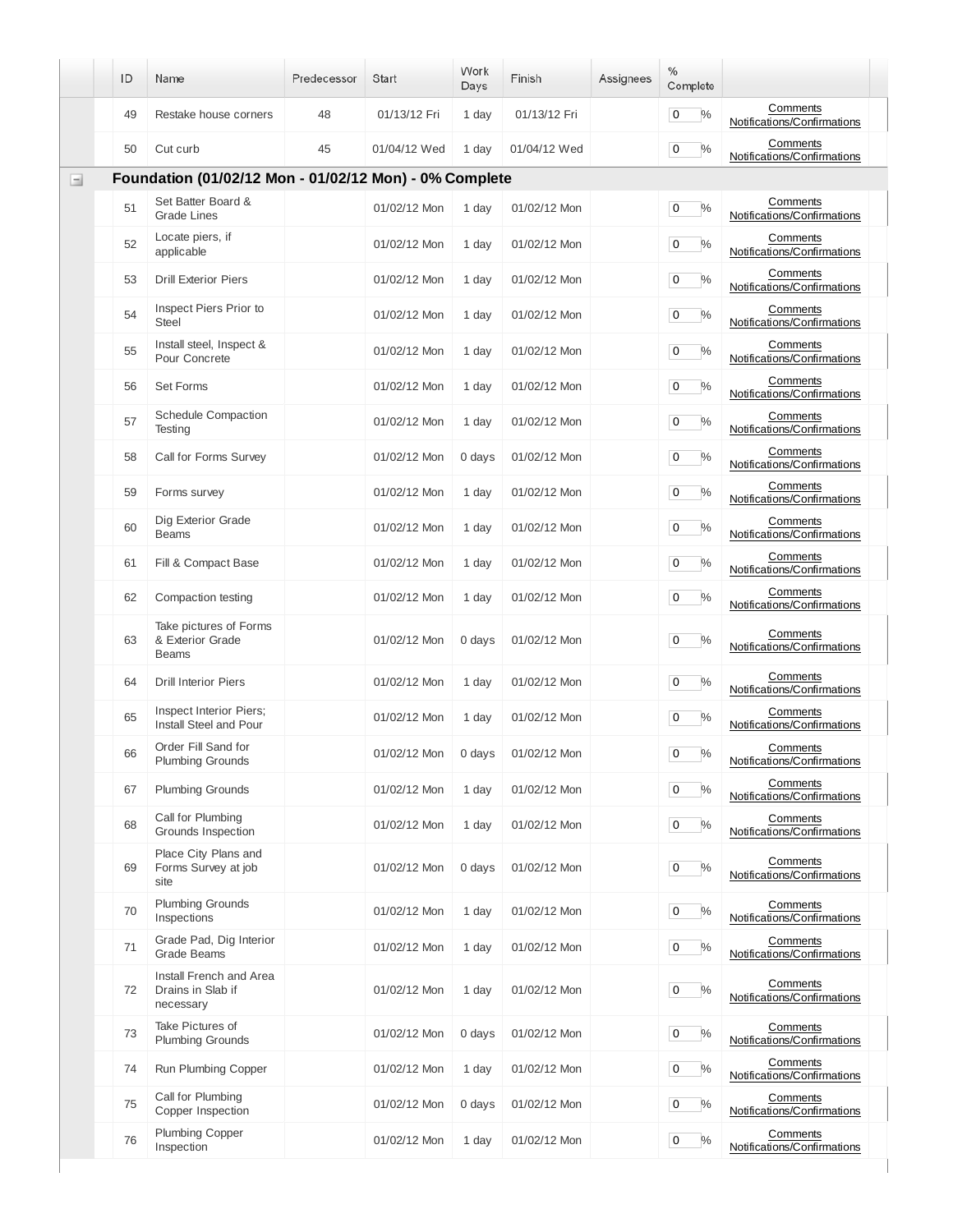|          | ID  | Name                                                        | Predecessor | <b>Start</b> | Work<br>Days | Finish       | Assignees | %<br>Complete                |                                         |
|----------|-----|-------------------------------------------------------------|-------------|--------------|--------------|--------------|-----------|------------------------------|-----------------------------------------|
|          | 77  | Cover Pad with Poly                                         |             | 01/02/12 Mon | 1 day        | 01/02/12 Mon |           | $\frac{0}{0}$<br>0           | Comments<br>Notifications/Confirmations |
|          | 78  | <b>Review Materials</b><br>Take-off                         |             | 01/02/12 Mon | 1 day        | 01/02/12 Mon |           | $\frac{0}{0}$<br>0           | Comments<br>Notifications/Confirmations |
|          | 79  | Special order<br>Commercial grade<br>Tyvek house wrap       |             | 01/02/12 Mon | 1 day        | 01/02/12 Mon |           | $\frac{0}{0}$<br>0           | Comments<br>Notifications/Confirmations |
|          | 80  | <b>Schedule Electrical</b><br>Ground                        |             | 01/02/12 Mon | 0 days       | 01/02/12 Mon |           | $\%$<br>0                    | Comments<br>Notifications/Confirmations |
|          | 81  | <b>Install Steel</b>                                        |             | 01/02/12 Mon | 1 day        | 01/02/12 Mon |           | $\%$<br>0                    | Comments<br>Notifications/Confirmations |
|          | 82  | Install Floor Plugs and<br><b>Electrical Grounds</b>        |             | 01/02/12 Mon | 1 day        | 01/02/12 Mon |           | 0<br>$\%$                    | Comments<br>Notifications/Confirmations |
|          | 83  | Close in Forms                                              |             | 01/02/12 Mon | 1 day        | 01/02/12 Mon |           | $\%$<br>0                    | Comments<br>Notifications/Confirmations |
|          | 84  | Order First Lumber<br>Drop                                  |             | 01/02/12 Mon | 1 day        | 01/02/12 Mon |           | 0<br>$\frac{0}{0}$           | Comments<br>Notifications/Confirmations |
|          | 85  | <b>Termite Treatment</b>                                    |             | 01/02/12 Mon | 1 day        | 01/02/12 Mon |           | $\frac{0}{0}$<br>0           | Comments<br>Notifications/Confirmations |
|          | 86  | Call for Electrical<br>Inspection                           |             | 01/02/12 Mon | 0 days       | 01/02/12 Mon |           | 0<br>$\%$                    | Comments<br>Notifications/Confirmations |
|          | 87  | Call Framer to Check<br>Forms and Plumbing                  |             | 01/02/12 Mon | 1 day        | 01/02/12 Mon |           | $\frac{0}{0}$<br>0           | Comments<br>Notifications/Confirmations |
|          | 88  | Foundation Inspections                                      |             | 01/02/12 Mon | 1 day        | 01/02/12 Mon |           | $\%$<br>0                    | Comments<br>Notifications/Confirmations |
|          | 89  | COA tree inspection -<br>prepour                            |             | 01/02/12 Mon | 1 day        | 01/02/12 Mon |           | $\%$<br>0                    | Comments<br>Notifications/Confirmations |
|          | 90  | Double Check Garage<br>Door Pocket in<br>Forming Foundation |             | 01/02/12 Mon | 0 days       | 01/02/12 Mon |           | $\frac{0}{0}$<br>0           | Comments<br>Notifications/Confirmations |
|          | 91  | Schedule Holt Testing,<br>Observation & Slump               |             | 01/02/12 Mon | 0 days       | 01/02/12 Mon |           | 0<br>$\%$                    | Comments<br>Notifications/Confirmations |
|          | 92  | Pour Foundation                                             |             | 01/02/12 Mon | 1 day        | 01/02/12 Mon |           | $\%$<br>0                    | Comments<br>Notifications/Confirmations |
|          | 93  | Verify Anchor Bolt<br>Locations                             |             | 01/02/12 Mon | 1 day        | 01/02/12 Mon |           | $\frac{0}{0}$<br>0           | Comments<br>Notifications/Confirmations |
|          | 94  | Wet Slab & Cover for<br>Curing                              |             | 01/02/12 Mon | 1 day        | 01/02/12 Mon |           | $\mathbf 0$<br>$\frac{0}{0}$ | Comments<br>Notifications/Confirmations |
|          | 95  | <b>Wreck Forms</b>                                          |             | 01/02/12 Mon | 1 day        | 01/02/12 Mon |           | $\mathbf 0$<br>$\%$          | Comments<br>Notifications/Confirmations |
|          | 96  | Slab Survey - take<br>Elevations                            |             | 01/02/12 Mon | 1 day        | 01/02/12 Mon |           | $\mathbf 0$<br>$\%$          | Comments<br>Notifications/Confirmations |
|          | 97  | Rough Grade Lot                                             |             | 01/02/12 Mon | 1 day        | 01/02/12 Mon |           | 0<br>$\%$                    | Comments<br>Notifications/Confirmations |
|          | 98  | Schedule Scoring of<br>Concrete                             |             | 01/02/12 Mon | 0 days       | 01/02/12 Mon |           | 0<br>$\%$                    | Comments<br>Notifications/Confirmations |
|          | 99  | <b>Order Pocket Doors</b>                                   |             | 01/02/12 Mon | 0 days       | 01/02/12 Mon |           | $\mathbf 0$<br>$\%$          | Comments<br>Notifications/Confirmations |
|          | 100 | <b>Install Area Drains</b>                                  |             | 01/02/12 Mon | 1 day        | 01/02/12 Mon |           | 0<br>$\%$                    | Comments<br>Notifications/Confirmations |
| $\equiv$ |     | Polysteel (01/02/12 Mon - 01/06/12 Fri) - 0% Complete       |             |              |              |              |           |                              |                                         |
|          | 101 | Set Polysteel Forms                                         | 100         | 01/03/12 Tue | 1 day        | 01/03/12 Tue |           | $\mathbf 0$<br>$\%$          | Comments<br>Notifications/Confirmations |
|          | 102 | <b>Inspect Polysteel First</b><br>Level Forms               | 101         | 01/04/12 Wed | 0 days       | 01/04/12 Wed |           | $\mathbf 0$<br>$\%$          | Comments<br>Notifications/Confirmations |
|          | 103 | Check for Plumb and<br>Level                                |             | 01/02/12 Mon | 1 day        | 01/02/12 Mon |           | $\mathbf 0$<br>$\%$          | Comments<br>Notifications/Confirmations |
|          | 104 | Pour Polysteel First<br>Floor Forms                         | 102         | 01/04/12 Wed | 1 day        | 01/04/12 Wed |           | $\%$<br>0                    | Comments<br>Notifications/Confirmations |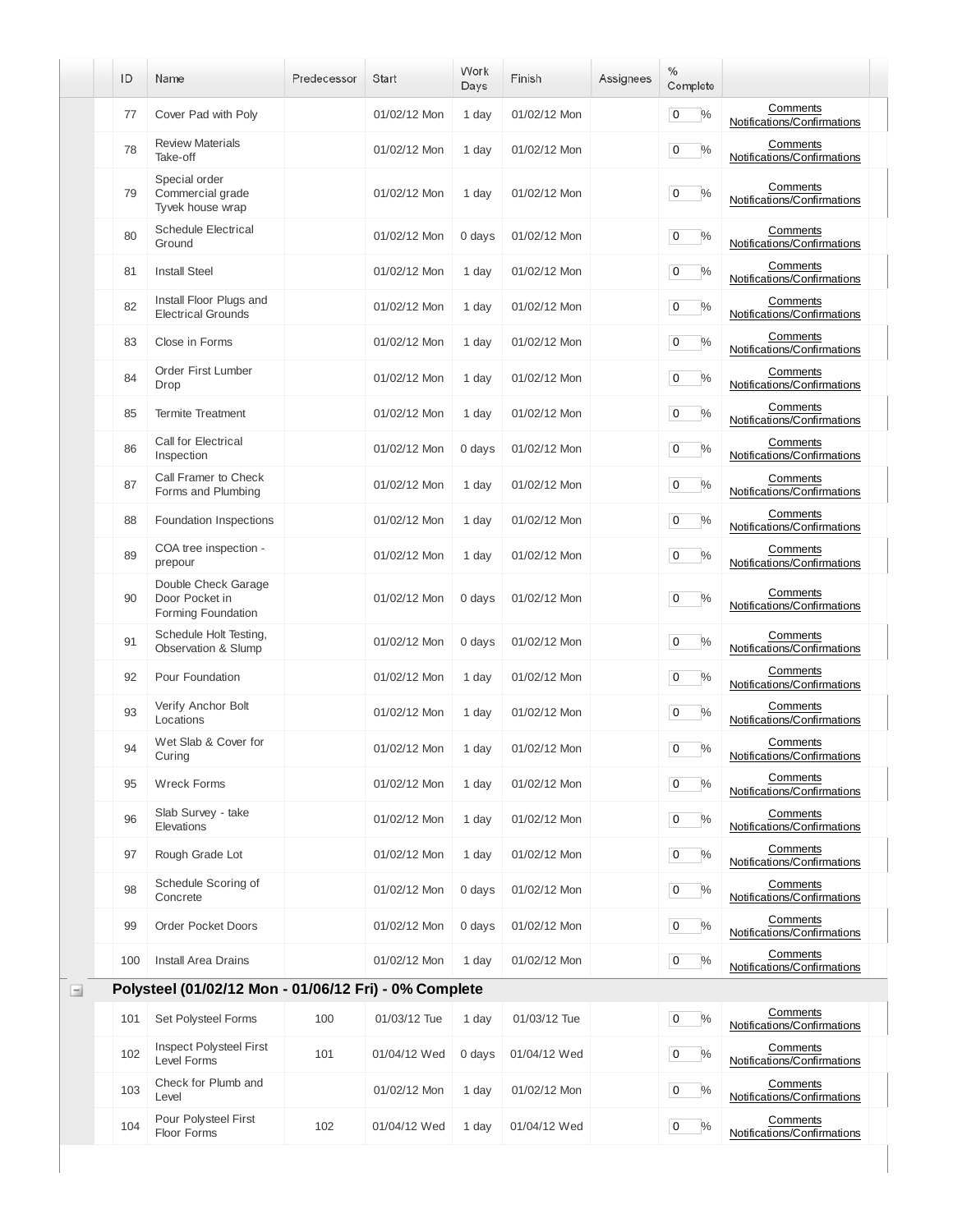|        | ID  | Name                                                        | Predecessor | <b>Start</b> | Work<br>Days | Finish       | Assignees | %<br>Complete       |                                         |
|--------|-----|-------------------------------------------------------------|-------------|--------------|--------------|--------------|-----------|---------------------|-----------------------------------------|
|        | 105 | Set Polysteel Second<br>Floor                               | 104         | 01/05/12 Thu | 1 day        | 01/05/12 Thu |           | 0<br>$\frac{0}{0}$  | Comments<br>Notifications/Confirmations |
|        | 106 | <b>Inspect Polysteel</b><br><b>Second Floors Forms</b>      | 105         | 01/06/12 Fri | 0 days       | 01/06/12 Fri |           | $\frac{0}{0}$<br>0  | Comments<br>Notifications/Confirmations |
|        | 107 | Pour Polysteel Second<br>Floor Forms                        | 106         | 01/06/12 Fri | 1 day        | 01/06/12 Fri |           | $\frac{0}{0}$<br>0  | Comments<br>Notifications/Confirmations |
|        | 108 | Install Subfloor and<br>Seal With<br>Waterproofing          |             | 01/02/12 Mon | 1 day        | 01/02/12 Mon |           | $\frac{0}{0}$<br>0  | Comments<br>Notifications/Confirmations |
|        | 109 | Frame Second Floor                                          |             | 01/02/12 Mon | 1 day        | 01/02/12 Mon |           | $\%$<br>0           | Comments<br>Notifications/Confirmations |
|        | 110 | Check Wing Walls by<br>Cabinets for Plum and<br>Square      |             | 01/02/12 Mon | 1 day        | 01/02/12 Mon |           | $\%$<br>0           | Comments<br>Notifications/Confirmations |
|        | 111 | Order Vent Hood                                             |             | 01/02/12 Mon | 1 day        | 01/02/12 Mon |           | $\frac{0}{0}$<br>0  | Comments<br>Notifications/Confirmations |
| $\Box$ |     | Framing (01/02/12 Mon - 01/03/12 Tue) - 0% Complete         |             |              |              |              |           |                     |                                         |
|        | 112 | Pop Out Slab                                                | 100         | 01/03/12 Tue | 1 day        | 01/03/12 Tue |           | 0<br>%              | Comments<br>Notifications/Confirmations |
|        | 113 | Score Concrete if<br>Applicable                             |             | 01/02/12 Mon | 1 day        | 01/02/12 Mon |           | 0<br>$\frac{0}{0}$  | Comments<br>Notifications/Confirmations |
|        | 114 | Frame First Floor                                           |             | 01/02/12 Mon | 1 day        | 01/02/12 Mon |           | $\frac{0}{0}$<br>0  | Comments<br>Notifications/Confirmations |
|        | 115 | Second Frame Drop                                           |             | 01/02/12 Mon | 1 day        | 01/02/12 Mon |           | 0<br>$\%$           | Comments<br>Notifications/Confirmations |
|        | 116 | Call HVAC Contractor<br>to Coordinate Truss<br>Setting      |             | 01/02/12 Mon | 1 day        | 01/02/12 Mon |           | $\frac{0}{0}$<br>0  | Comments<br>Notifications/Confirmations |
|        | 117 | Set Floor<br>Trusses/Joists                                 |             | 01/02/12 Mon | 1 day        | 01/02/12 Mon |           | $\%$<br>0           | Comments<br>Notifications/Confirmations |
|        | 118 | Install Advantec<br>Subfloor and Seal with<br>Waterproofing |             | 01/02/12 Mon | 1 day        | 01/02/12 Mon |           | %<br>0              | Comments<br>Notifications/Confirmations |
|        | 119 | Order Window and<br>Door Flashing                           |             | 01/02/12 Mon | 1 day        | 01/02/12 Mon |           | $\%$<br>0           | Comments<br>Notifications/Confirmations |
|        | 120 | Frame Second floor                                          |             | 01/02/12 Mon | 1 day        | 01/02/12 Mon |           | 0<br>$\%$           | Comments<br>Notifications/Confirmations |
|        | 121 | Order Vent Hood                                             |             | 01/02/12 Mon | 1 day        | 01/02/12 Mon |           | $\%$<br>0           | Comments<br>Notifications/Confirmations |
|        | 122 | <b>Order Fascia Material</b>                                |             | 01/02/12 Mon | 1 day        | 01/02/12 Mon |           | $\mathbf 0$<br>$\%$ | Comments<br>Notifications/Confirmations |
|        | 123 | Order Metal Fireplace                                       |             | 01/02/12 Mon | 1 day        | 01/02/12 Mon |           | $\mathbf 0$<br>$\%$ | Comments<br>Notifications/Confirmations |
|        | 124 | Prime Fascia Material                                       |             | 01/02/12 Mon | 1 day        | 01/02/12 Mon |           | $\mathbf 0$<br>$\%$ | Comments<br>Notifications/Confirmations |
|        | 125 | Run Ceiling Joists &<br>Frame Roof                          |             | 01/02/12 Mon | 1 day        | 01/02/12 Mon |           | $\%$<br>0           | Comments<br>Notifications/Confirmations |
|        | 126 | Deck Roof                                                   |             | 01/02/12 Mon | 1 day        | 01/02/12 Mon |           | $\%$<br>0           | Comments<br>Notifications/Confirmations |
|        | 127 | Schedule Delivery of<br>Windows & Exterior<br>Doors         |             | 01/02/12 Mon | 1 day        | 01/02/12 Mon |           | 0<br>$\%$           | Comments<br>Notifications/Confirmations |
|        | 128 | Sheathing Inspection                                        |             | 01/02/12 Mon | 1 day        | 01/02/12 Mon |           | $\%$<br>0           | Comments<br>Notifications/Confirmations |
|        | 129 | Dry In & Install<br>Flashings                               |             | 01/02/12 Mon | 1 day        | 01/02/12 Mon |           | $\mathbf 0$<br>$\%$ | Comments<br>Notifications/Confirmations |
|        | 130 | Print Appliance Cut<br>sheets                               |             | 01/02/12 Mon | 1 day        | 01/02/12 Mon |           | $\mathbf 0$<br>$\%$ | Comments<br>Notifications/Confirmations |
|        | 131 | Print Plumbing fixture<br>specs                             |             | 01/02/12 Mon | 1 day        | 01/02/12 Mon |           | $\mathbf 0$<br>$\%$ | Comments<br>Notifications/Confirmations |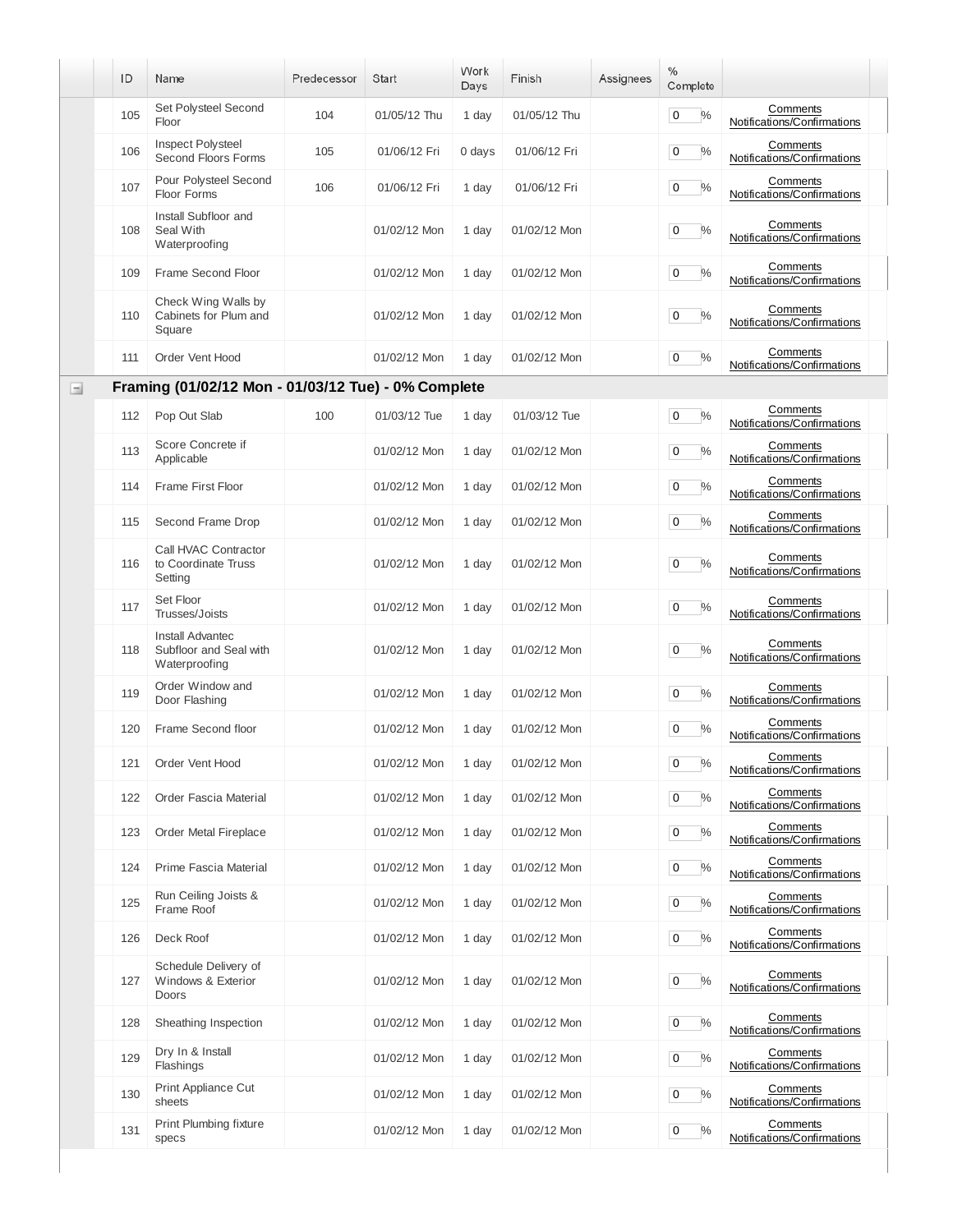|          | ID  | Name                                                               | Predecessor | Start        | Work<br>Days | Finish       | Assignees | $\%$<br>Complete                |                                         |
|----------|-----|--------------------------------------------------------------------|-------------|--------------|--------------|--------------|-----------|---------------------------------|-----------------------------------------|
|          | 132 | Get Light Fixture<br>pictures                                      |             | 01/02/12 Mon | 1 day        | 01/02/12 Mon |           | $\mathbf 0$<br>$\frac{0}{0}$    | Comments<br>Notifications/Confirmations |
|          | 133 | <b>COA Tent Survey</b>                                             |             | 01/02/12 Mon | 1 day        | 01/02/12 Mon |           | $\mathsf 0$<br>$\%$             | Comments<br>Notifications/Confirmations |
| $\equiv$ |     | Mechanical Rough Ins (01/02/12 Mon - 01/02/12 Mon) - 0% Complete   |             |              |              |              |           |                                 |                                         |
|          | 134 | Run Gas for Fireplace                                              |             | 01/02/12 Mon | 1 day        | 01/02/12 Mon |           | $\mathbf 0$<br>$\frac{0}{0}$    | Comments<br>Notifications/Confirmations |
|          | 135 | <b>Build Masonry</b><br>Fireplaces                                 |             | 01/02/12 Mon | 1 day        | 01/02/12 Mon |           | $\overline{0}$<br>$\frac{0}{0}$ | Comments<br>Notifications/Confirmations |
|          | 136 | Plumbing Rough In                                                  |             | 01/02/12 Mon | 1 day        | 01/02/12 Mon |           | $\mathbf 0$<br>$\%$             | Comments<br>Notifications/Confirmations |
|          | 137 | <b>Protect Tubs</b>                                                |             | 01/02/12 Mon | 1 day        | 01/02/12 Mon |           | $\mathbf 0$<br>$\frac{0}{0}$    | Comments<br>Notifications/Confirmations |
|          | 138 | Seal Walls by tubs on<br>exterior walls only                       |             | 01/02/12 Mon | 1 day        | 01/02/12 Mon |           | 0<br>$\%$                       | Comments<br>Notifications/Confirmations |
|          | 139 | Insulate sewer lines<br>from second floor to<br>first              |             | 01/02/12 Mon | 1 day        | 01/02/12 Mon |           | $\frac{0}{0}$<br>0              | Comments<br>Notifications/Confirmations |
|          | 140 | Build shower curbs                                                 |             | 01/02/12 Mon | 1 day        | 01/02/12 Mon |           | $\overline{0}$<br>$\%$          | Comments<br>Notifications/Confirmations |
|          | 141 | Run water and sewer<br>lines                                       |             | 01/02/12 Mon | 1 day        | 01/02/12 Mon |           | $\mathbf 0$<br>$\frac{0}{0}$    | Comments<br>Notifications/Confirmations |
|          | 142 | Install shower pans                                                |             | 01/02/12 Mon | 1 day        | 01/02/12 Mon |           | $\overline{0}$<br>$\frac{0}{0}$ | Comments<br>Notifications/Confirmations |
|          | 143 | Rough HVAC                                                         |             | 01/02/12 Mon | 1 day        | 01/02/12 Mon |           | $\mathbf 0$<br>$\%$             | Comments<br>Notifications/Confirmations |
|          | 144 | Electrical rough-in                                                |             | 01/02/12 Mon | 1 day        | 01/02/12 Mon |           | $\overline{0}$<br>$\frac{0}{0}$ | Comments<br>Notifications/Confirmations |
|          | 145 | Low Voltage rough-in                                               |             | 01/02/12 Mon | 1 day        | 01/02/12 Mon |           | $\mathbf 0$<br>$\frac{0}{0}$    | Comments<br>Notifications/Confirmations |
|          | 146 | Preframe inspection                                                |             | 01/02/12 Mon | 1 day        | 01/02/12 Mon |           | $\frac{0}{0}$<br>$\overline{0}$ | Comments<br>Notifications/Confirmations |
|          | 147 | Inspection corrections                                             |             | 01/02/12 Mon | 1 day        | 01/02/12 Mon |           | 0<br>$\frac{0}{0}$              | Comments<br>Notifications/Confirmations |
|          | 148 | Framing & Rough<br>Inspections                                     |             | 01/02/12 Mon | 1 day        | 01/02/12 Mon |           | $\frac{0}{0}$<br>$\mathbf 0$    | Comments<br>Notifications/Confirmations |
|          | 149 | Run the studs                                                      |             | 01/02/12 Mon | 1 day        | 01/02/12 Mon |           | $\mathbf 0$<br>$\frac{0}{0}$    | Comments<br>Notifications/Confirmations |
|          | 150 | Vacuum out the walls                                               |             | 01/02/12 Mon | 1 day        | 01/02/12 Mon |           | $\mathbf 0$<br>$\frac{0}{0}$    | Comments<br>Notifications/Confirmations |
|          | 151 | Protect T-holes                                                    |             | 01/02/12 Mon | 1 day        | 01/02/12 Mon |           | $\overline{0}$<br>$\frac{0}{0}$ | Comments<br>Notifications/Confirmations |
|          | 152 | Spray walls with insect<br>treatment                               |             | 01/02/12 Mon | 1 day        | 01/02/12 Mon |           | $\overline{0}$<br>$\frac{0}{0}$ | Comments<br>Notifications/Confirmations |
|          | 153 | Pre-insulation walk-thru<br>with homeowner and all<br>rough trades |             | 01/02/12 Mon | 1 day        | 01/02/12 Mon |           | 0<br>$\frac{0}{0}$              | Comments<br>Notifications/Confirmations |
|          | 154 | Take pictures of interior<br>walls                                 |             | 01/02/12 Mon | 1 day        | 01/02/12 Mon |           | $\mathbf 0$<br>$\%$             | Comments<br>Notifications/Confirmations |
|          | 155 | Clean & Cover windows                                              |             | 01/02/12 Mon | 1 day        | 01/02/12 Mon |           | $\overline{0}$<br>$\%$          | Comments<br>Notifications/Confirmations |
|          | 156 | <b>Paint Exterior</b>                                              |             | 01/02/12 Mon | 1 day        | 01/02/12 Mon |           | $\mathbf 0$<br>$\%$             | Comments<br>Notifications/Confirmations |
|          | 157 | Schedule cabinet<br>measurement & shop<br>drawings                 |             | 01/02/12 Mon | 1 day        | 01/02/12 Mon |           | 0<br>$\%$                       | Comments<br>Notifications/Confirmations |
| $\equiv$ |     | Masonry/Stucco (01/02/12 Mon - 01/02/12 Mon) - 0% Complete         |             |              |              |              |           |                                 |                                         |
|          | 158 | Stucco - Install felt<br>paper and lath                            |             | 01/02/12 Mon | 1 day        | 01/02/12 Mon |           | $\%$<br>$\mathbf 0$             | Comments<br>Notifications/Confirmations |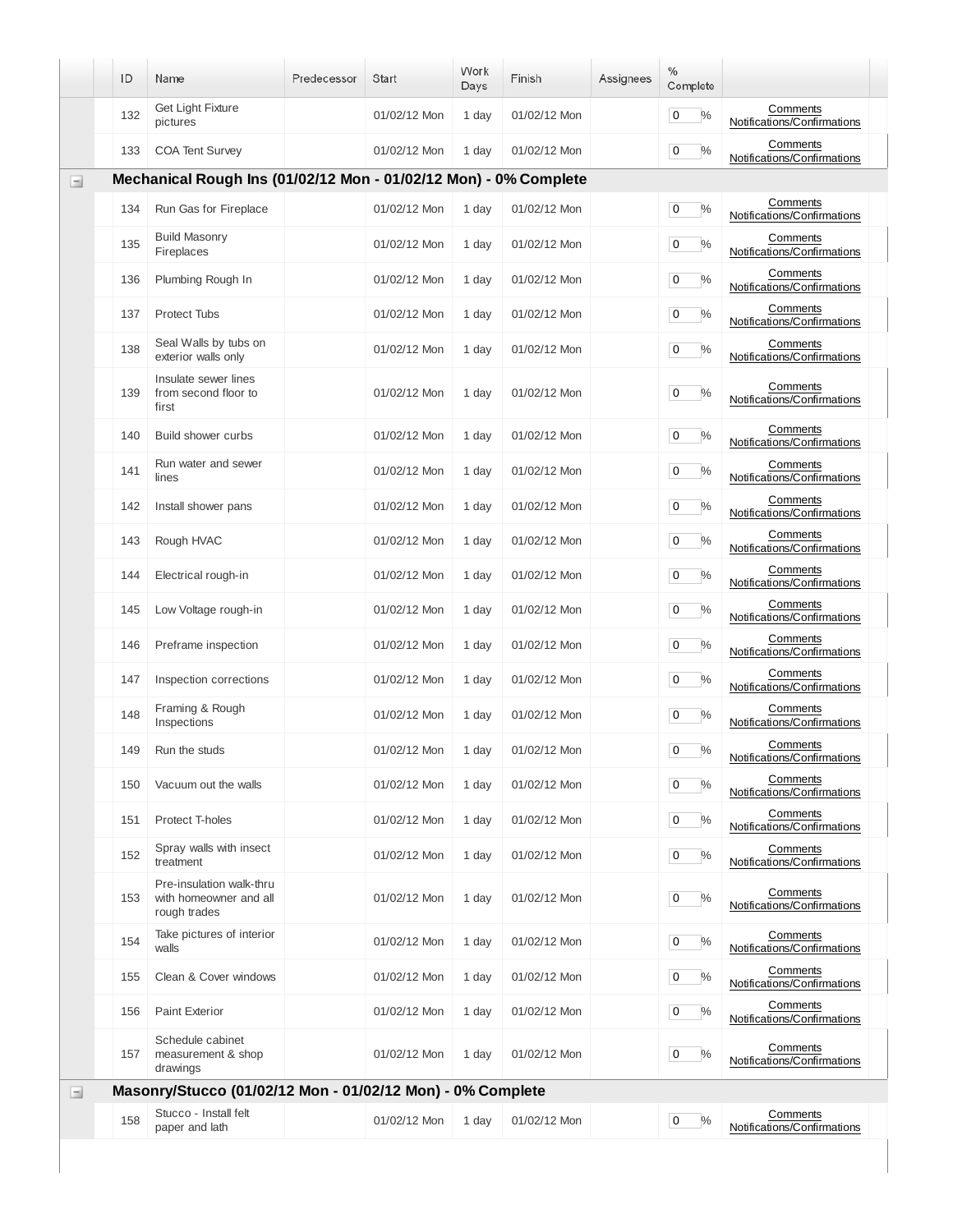|          | ID  | Name                                                                            | Predecessor | Start        | Work<br>Days | Finish       | Assignees | %<br>Complete                   |                                         |
|----------|-----|---------------------------------------------------------------------------------|-------------|--------------|--------------|--------------|-----------|---------------------------------|-----------------------------------------|
|          | 159 | Stucco Inspection                                                               |             | 01/02/12 Mon | 1 day        | 01/02/12 Mon |           | $\overline{0}$<br>$\frac{0}{0}$ | Comments<br>Notifications/Confirmations |
|          | 160 | Stone/Brick Installation                                                        |             | 01/02/12 Mon | 1 day        | 01/02/12 Mon |           | $\mathbf 0$<br>$\frac{0}{0}$    | Comments<br>Notifications/Confirmations |
|          | 161 | Clean up after Masonry<br>or Stucco                                             |             | 01/02/12 Mon | 1 day        | 01/02/12 Mon |           | $\mathbf 0$<br>$\frac{0}{0}$    | Comments<br>Notifications/Confirmations |
| $\equiv$ |     | Rough Interior & Exterior Structure (01/02/12 Mon - 01/03/12 Tue) - 0% Complete |             |              |              |              |           |                                 |                                         |
|          | 162 | Interior Rough<br>Cleaning                                                      | 135         | 01/03/12 Tue | 1 day        | 01/03/12 Tue |           | $\overline{0}$<br>$\frac{0}{0}$ | Comments<br>Notifications/Confirmations |
|          | 163 | Install Roofing and<br><b>Shingles</b>                                          |             | 01/02/12 Mon | 1 day        | 01/02/12 Mon |           | $\mathbf 0$<br>$\frac{0}{0}$    | Comments<br>Notifications/Confirmations |
|          | 164 | <b>Underground Electric</b>                                                     |             | 01/02/12 Mon | 1 day        | 01/02/12 Mon |           | 0<br>$\%$                       | Comments<br>Notifications/Confirmations |
|          | 165 | <b>Underground Gas</b>                                                          |             | 01/02/12 Mon | 1 day        | 01/02/12 Mon |           | $\mathbf 0$<br>$\%$             | Comments<br>Notifications/Confirmations |
|          | 166 | Dig Septic tank                                                                 |             | 01/02/12 Mon | 1 day        | 01/02/12 Mon |           | 0<br>$\%$                       | Comments<br>Notifications/Confirmations |
|          | 167 | Install Septic field                                                            |             | 01/02/12 Mon | 1 day        | 01/02/12 Mon |           | $\mathbf 0$<br>$\frac{0}{0}$    | Comments<br>Notifications/Confirmations |
|          | 168 | Dig hole for Propane<br>tank                                                    |             | 01/02/12 Mon | 1 day        | 01/02/12 Mon |           | 0<br>$\%$                       | Comments<br>Notifications/Confirmations |
|          | 169 | Cover Garage Floor                                                              |             | 01/02/12 Mon | 1 day        | 01/02/12 Mon |           | $\mathbf 0$<br>$\%$             | Comments<br>Notifications/Confirmations |
|          | 170 | Insulation                                                                      |             | 01/02/12 Mon | 1 day        | 01/02/12 Mon |           | $\frac{0}{0}$<br>0              | Comments<br>Notifications/Confirmations |
|          | 171 | Sound insulate master<br>bedroom                                                |             | 01/02/12 Mon | 1 day        | 01/02/12 Mon |           | $\mathbf 0$<br>$\frac{0}{0}$    | Comments<br>Notifications/Confirmations |
|          | 172 | Insulation Inspection                                                           |             | 01/02/12 Mon | 1 day        | 01/02/12 Mon |           | $\frac{0}{0}$<br>0              | Comments<br>Notifications/Confirmations |
|          | 173 | Wrap shower walls with<br>felt paper                                            |             | 01/02/12 Mon | 1 day        | 01/02/12 Mon |           | $\mathbf 0$<br>$\%$             | Comments<br>Notifications/Confirmations |
|          | 174 | Hang Sheetrock                                                                  |             | 01/02/12 Mon | 1 day        | 01/02/12 Mon |           | $\frac{0}{0}$<br>0              | Comments<br>Notifications/Confirmations |
|          | 175 | Sheetrock Inspection                                                            |             | 01/02/12 Mon | 1 day        | 01/02/12 Mon |           | $\mathbf 0$<br>$\frac{0}{0}$    | Comments<br>Notifications/Confirmations |
|          | 176 | Tape & Float                                                                    |             | 01/02/12 Mon | 1 day        | 01/02/12 Mon |           | 0<br>$\%$                       | Comments<br>Notifications/Confirmations |
|          | 177 | <b>Texture</b>                                                                  |             | 01/02/12 Mon | 1 day        | 01/02/12 Mon |           | $\overline{0}$<br>$\frac{0}{0}$ | Comments<br>Notifications/Confirmations |
|          | 178 | Sheetrock cleanup                                                               |             | 01/02/12 Mon | 1 day        | 01/02/12 Mon |           | $\mathbf 0$<br>$\%$             | Comments<br>Notifications/Confirmations |
|          | 179 | Paint ceilings & Prime<br>coat walls                                            |             | 01/02/12 Mon | 1 day        | 01/02/12 Mon |           | $\%$<br>$\mathbf 0$             | Comments<br>Notifications/Confirmations |
| $\equiv$ |     | Finishing Trades (01/02/12 Mon - 01/04/12 Wed) - 0% Complete                    |             |              |              |              |           |                                 |                                         |
|          | 180 | Cearmic Tile - floors<br>and walls                                              | 162         | 01/04/12 Wed | 1 day        | 01/04/12 Wed |           | $\overline{0}$<br>$\%$          | Comments<br>Notifications/Confirmations |
|          | 181 | Hardwood Flooring<br>Install (unfinished)                                       |             | 01/02/12 Mon | 1 day        | 01/02/12 Mon |           | $\%$<br>$\mathbf 0$             | Comments<br>Notifications/Confirmations |
|          | 182 | Set cabinets -<br>unfinished                                                    |             | 01/02/12 Mon | 1 day        | 01/02/12 Mon |           | $\overline{0}$<br>$\%$          | Comments<br>Notifications/Confirmations |
|          | 183 | Interior Doors & Trim                                                           |             | 01/02/12 Mon | 1 day        | 01/02/12 Mon |           | $\overline{0}$<br>$\%$          | Comments<br>Notifications/Confirmations |
|          | 184 | Stain and Seal<br>Hardwood floors                                               |             | 01/02/12 Mon | 1 day        | 01/02/12 Mon |           | $\overline{0}$<br>$\%$          | Comments<br>Notifications/Confirmations |
|          | 185 | Paint - enamel                                                                  |             | 01/02/12 Mon | 1 day        | 01/02/12 Mon |           | $\overline{0}$<br>$\%$          | Comments<br>Notifications/Confirmations |
|          | 186 | <b>Set Prefinished</b><br>Cabinets                                              |             | 01/02/12 Mon | 1 day        | 01/02/12 Mon |           | $\mathbf 0$<br>$\%$             | Comments<br>Notifications/Confirmations |
|          | 187 | Measure for<br>countertops                                                      |             | 01/02/12 Mon | 1 day        | 01/02/12 Mon |           | 0<br>$\%$                       | Comments<br>Notifications/Confirmations |